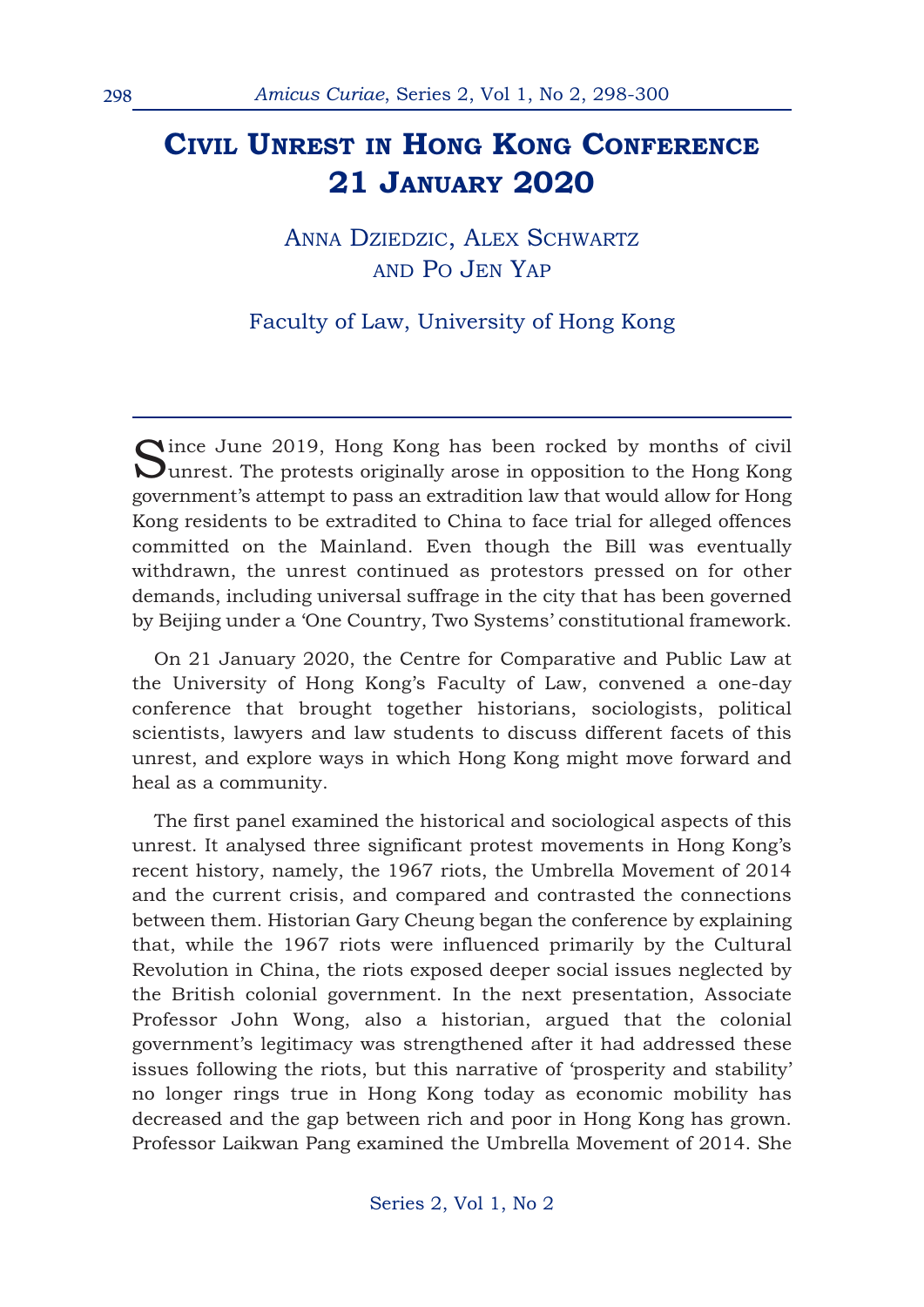argued that protest is not just a message, but a process of people coming together, and explained how the law is not only abstract rules to be obeyed, but actively created by citizens in a democracy. Professor Ching Kwan Lee explained that the critical difference between the Umbrella Movement and the current protests pertains to the scope of protesters' demands. The Umbrella Movement focused on universal suffrage, where protestors sought reforms within Hong Kong's existing constitutional structure. The ongoing movement, however, questions the very meaning of the rule of law and justice, and the identity of Hong Kong as a community. Associate Professor Agnes Ku explored how the 'decentralization' of human agency in the ongoing protest—especially among young people—has placed ethical questions about non-violence and militancy at the front and centre of the current social movement. Professor Eliza Lee concluded the panel with her observations about the political dimensions of the civil unrest, arguing that Beijing's strategy of 'indirect rule' through pro-government elites has resulted in a significant rift between the Hong Kong leadership and society at large.

The second panel centred on matters relating to young people, policing, and transitional justice. Professor Eric Chui began by delving into his ongoing empirical research on youth activism and radicalization in Hong Kong. Professor Chui presented quantitative evidence suggesting a correlation between young people who are most engaged in legal forms of civic activism and those who engage in 'radical' extra-legal forms of protests. Professor Tim Newburn then spoke about his role in a study of the 2011 riots in England, produced in collaboration with *The Guardian* newspaper. Professor Newburn highlighted the potential for academics and journalists to work together to produce timely research in the context of social unrest, and he went on to summarize some of the key findings of his research, including the role that poor police–community relations played in England's riots. He also highlighted the need to study social unrest more 'in the round', focusing not only on questions of aetiology but also on the dynamics and aftermath of unrest. Professor Kieran McEvoy then spoke about the various types of transitional justice mechanisms that can be used to help a society move on from conflict or unrest. Drawing in particular on his expertise of the Northern Ireland context, Professor McEvoy highlighted examples of both good and bad practice in truth recovery, amnesties, institutional reform, and apologies/ acknowledgment. He further stressed the importance of leadership and careful choreography in delivering meaningful transitional justice. Professor Maggy Lee concluded with commentary and questions on the issues raised by the speakers. In particular, Professor Lee suggested that